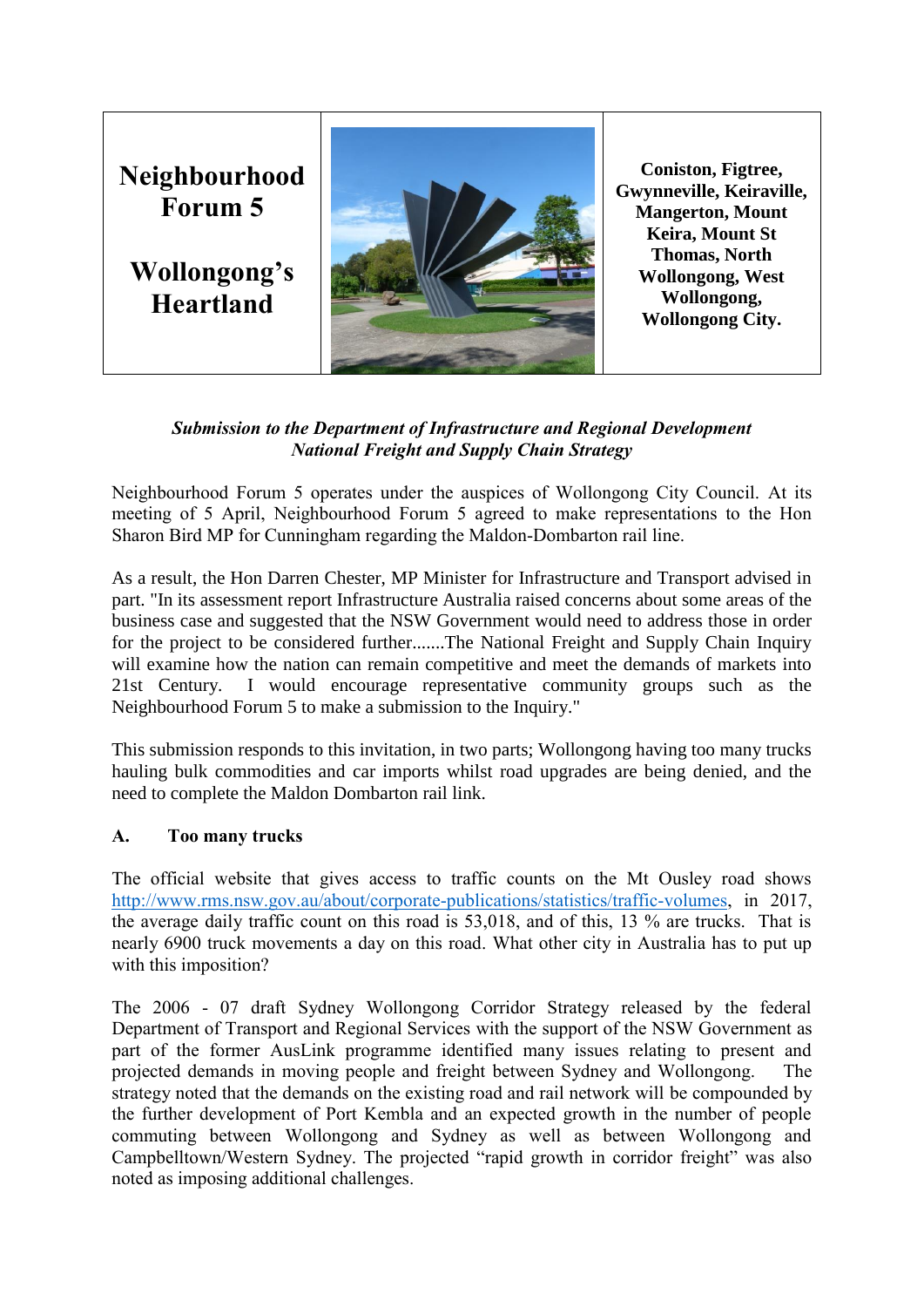The final Sydney Wollongong Corridor Strategy noted (p13) that the Mount Ousley Road is already at capacity in the morning peak (AADT 34 500 in 2003 including about 5500 heavy vehicles). In the intervening ten years to 2017, traffic on the Mt Ousley Road has increased, and, it is congested for more hours of each week day than it was in 2007. Three road closures on Mt Ousley in a six month period from November 2016 to April 2017 from road crashes involving heavy trucks suggest that this road is now operating at capacity as well, and more bulk freight to and from Port Kembla should be going by rail.

A major road haulage task on Mt Ousley is moving coal by giant trucks (up to 11 axles) to the Port Kembla Coal Terminal. In 2009, approval was given by the NSW Department of Planning under Major Project MP 2008/9 to allow up to 7.5 million tonnes per annum (mtpa) of coal on public roads, with the potential to go to 10 mtpa.

The original Council consent provided for a limit of two mtpa of road haulage of coal to the Port Kembla Coal Terminal with a long standing curfew. Wollongong people have been remarkably tolerant in accepting levels of about 5 mtpa of road haulage. Port Kembla is the only coal export terminal in Australia that receives coal by road as all coal for export from Queensland and Port Waratah at Newcastle arrives at the respective ports by rail.

# *Incredibly, the limit was raised in 2015 from to 7.5 mtpa to 10 mtpa, and, with no public consultation.*

Issues of concern raised in 2009 by Neighbourhood Forum 5 included in the assessment process included:

a. noise emissions,

b traffic impacts (to be properly modelled differentiating between light and heavy vehicles),

- c dust emissions,
- d use of water,
- e. air pollution,
- f. cumulative impacts (including car carriers and extra coal trucks)
- g. monitoring.
- h. external costs,
- i. the holding of public hearings to assist the assessment process, and,
- j. the desirability of completing the Maldon Dombarton rail link.

Neighbourhood Forum 5 notes that in regards to external costs, the 1990 Report of the Wollongong City Council Coal Transportation Task Force noted, inter alia, that the NSW Roads and Traffic Authority had then suggested that an average external cost of pavement wear and tear due to bulk haulage is 3 cents per net tonne kilometre; also a 1995 report (re St Marys Maldon-Dombarton rail link) commissioned by Wollongong City Council made recommendations including *"...establishment of an effective road use charging system whereby road coal freight vehicles pay for the full external costs"* such as pavement damage, congestion, noise and environmental costs.

The additional coal was on top of car imports through Port Kembla that had started in 2008. There was a condition that 20 per cent were supposed to be moved by rail by 2011. However, the next train to leave Port Kembla carrying cars will be the first one.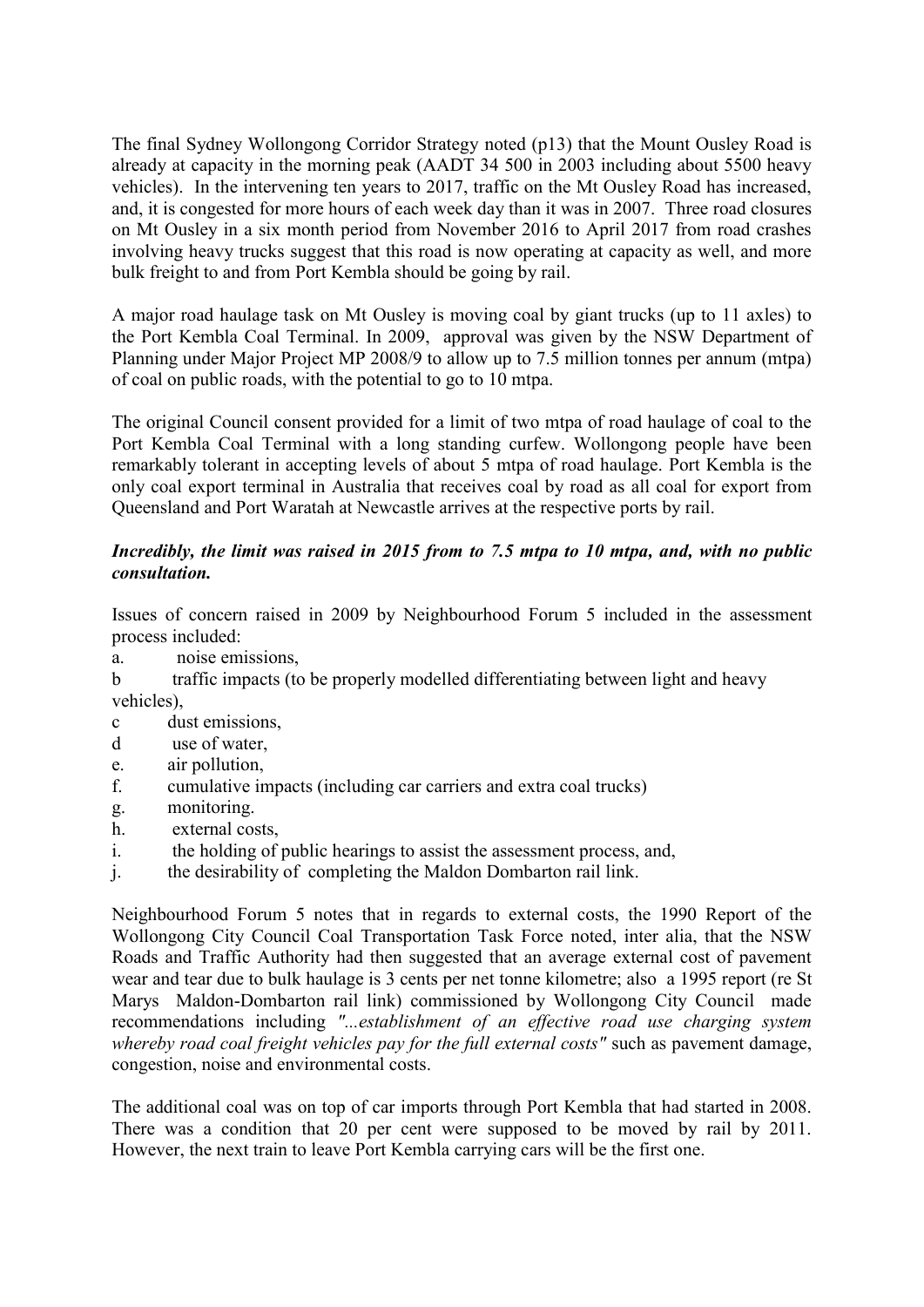Not content with Wollongong's main roads to Port Kembla having no shortage of heavy trucks on public roads with over five mpta of coal, with the prospect of 10 mtpa, plus car imports, there was cargo from expansion of the Port Kembla outer harbour. Here, in June 2010, the Submissions Report for the Port Kembla Outer Harbour Expansion released by the Department of Planning included comment by the NSW Roads and Traffic Authority that after consideration of the impact of Stage 1 Port Kembla outer harbour traffic volumes stated if the predicted rail mode share could not be achieved, there would be likely *"… unacceptable impacts to road safety and traffic efficiency as well as environmental issues such as amenity, noise and air quality."*

However, the NSW authorities then were asked to approve an increase a limit of 200,000 tonnes per annum of road haulage to the Port Kembla Grain Terminal (PKGT). Data in the PKGT environmental assessment, including one truck unloading 32 tonnes of grain every 8 minutes, shows that if the PKGT received grain by road 24 hours a week, seven days a week, 52 weeks a year, there would be over TW0 (2) million tonnes a year of grain being moved by road.

The environmental assessment stated most grains arrives between January and July, and 20 per cent the rest of the year. On this basis, over 1.5 million tonnes a year of grain could be moved by road. The proposed increase in trucking, and the cumulative impacts, are of concern. Although most grain arrives by rail at Port Kembla, in recent years, the condition of many grain lines in Western and South Western NSW have been allowed to run down, thus increasing an incentive to use more trucks. More incentives to rail are needed to increase freight on rail.

Neighbourhood Forum 5 recommended that

- a. A nominated maximum tonnage of grain by road (no more than 50 per cent increase over the present limit of 200,000 tonnes per annum).
- b. An estimate of all the external costs of additional grain haulage on road.
- c. A code of conduct for grain truck drivers (as per coal truck drivers).
- d. An outline of measures to encourage more grain onto rail. These should include a surcharge on road deliveries to cover the external costs.

Instead, approval was given to up to 500,000 tonnes per annum, with no external costs (including under-recovery of road system costs) being requested from those putting more loads on roads. Next were two approvals to increase quarry products on Mt Ousley and other Wollongong roads. In 2011, Hanson Construction Materials Pty Ltd (Hanson) wanted to expand the rate of production at its Bass Point Quarry from a present level of about 1.5 million tonnes per annum (mtpa) to 4 mtpa over time, using both road and ship transport; and, to cease the use of sea transport (thus throwing more trucks onto busy roads in Wollongong and Sydney\_

Neighbourhood Forum 5 (in submissions to the NSW Department of Planning) called, inter alia, for a levy of \$5 per tonne to be applied to additional road haulage of quarry products from Bass Point to Sydney, with the proceeds being applied to road improvements and the upgrading of noise walls along the F6 and the Mt Ousley Road. The amount of \$5 per tonne was based on estimates of external costs or road and rail freight as noted by the 2012 report of the Independent Pricing and Regulatory Tribunal of New South Wales *Review of Access Pricing for the NSW Grain Line Network.*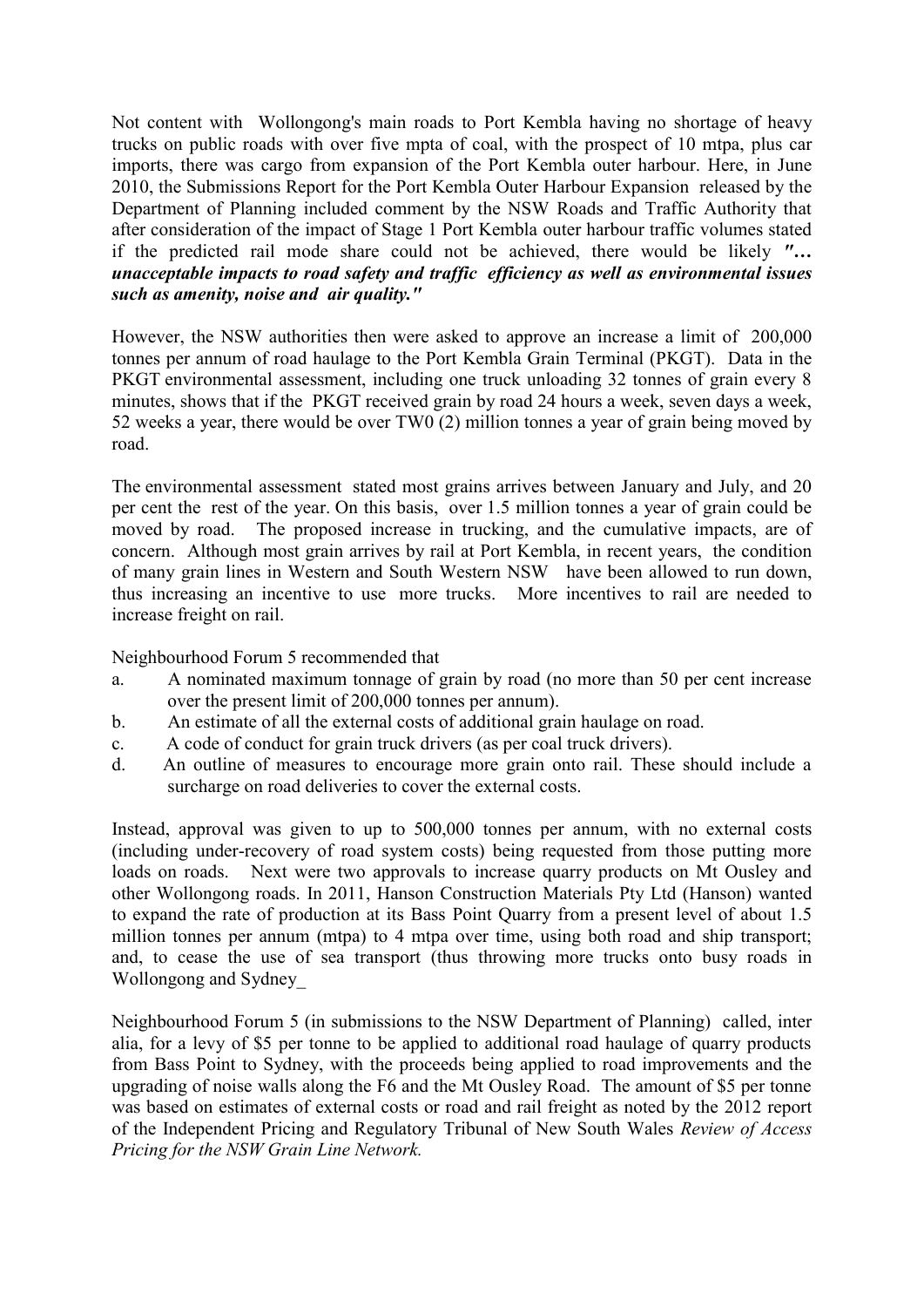The withdrawal of the ship, the Claudia I, was reported by the Sun Herald on 10 July 2011 (p19) in an article "Ship out, congestion in". In summary, More than 200 extra trucks are now on inner -city roads after a ship which used to carry more than 9000 tonnes of gravel into Sydney Harbour each week was withdrawn from service by Hanson Concrete of Glebe. The ship Claudia 1 which made three return trips a week from the company's quarry at Bass Port to Glebe, carried 3100 tonnes per trip. The company was reported as looking for a replacement vessel. However, it was also noted that this could take some time.

The second quarry allowed to put more trucks on our roads was Boral. Neighbourhood Forum 5 resolved in 2013 to make a submission objecting to increasing road haulage of quarry products by 500,000 tonnes per annum without further examination of rail haulage. Here, the Environmental Assessment (EA) noted that (3.3.3 Alternatives) " Boral has consulted with Pacific National Rail about the availability of additional rail paths to rail product to the St Peter's terminal. Pacific National indicated that they were unable to identify a suitable additional train path (see correspondence from Pacific National in Appendix A).

Again, an approval was given, with no compensatory levies. This is despite the need for road upgrades such as the Appin Highway and grade separation of a busy and dangerous intersection at the foot of Mt Ousley. Or the upgrading of noise walls on Mt Ousley, with better monitoring of noise.

### **Road Crash Risk**

The Illawarra Mercury has ongoing reports of crashes on major roads involving heavy trucks. Yet these are too often overlooked in proponents Environmental Assessment report when seeking approval for more trucking, and, by government.

In this regard, the draft National Freight and Supply Chain Strategy does not appear to mention road safety. This needs remedying in the final report, where acknowledgement should be given to the fact the shifting road freight to rail freight is an investment in road safety.

### **Road congestion**

There is growing peak hour congestion on the Mt Ousley Road and the freeway to Sutherland. These busy roads have had to deal with expansion of the population of Wollongong and Shellharbour with more people than ever commuting to Sydney for work. Plus the start up of car-carriers in 2008 following expansion of the Inner Harbour, and the approval to conditional double road haulage coal from a hefty 5 million tonnes per annum (mtpa) to a massive 10 mtpa, plus more grain trucks, and more quarry trucks

In assessment of truck impacts, Neighbourhood Forum 5 suggests that the use of mere vehicle numbers, as opposed to measures such as Passenger Car Equivalent kilometres or Weighted Vehicle tonne kilometres, understates the real impact of the extra heavy truck movements.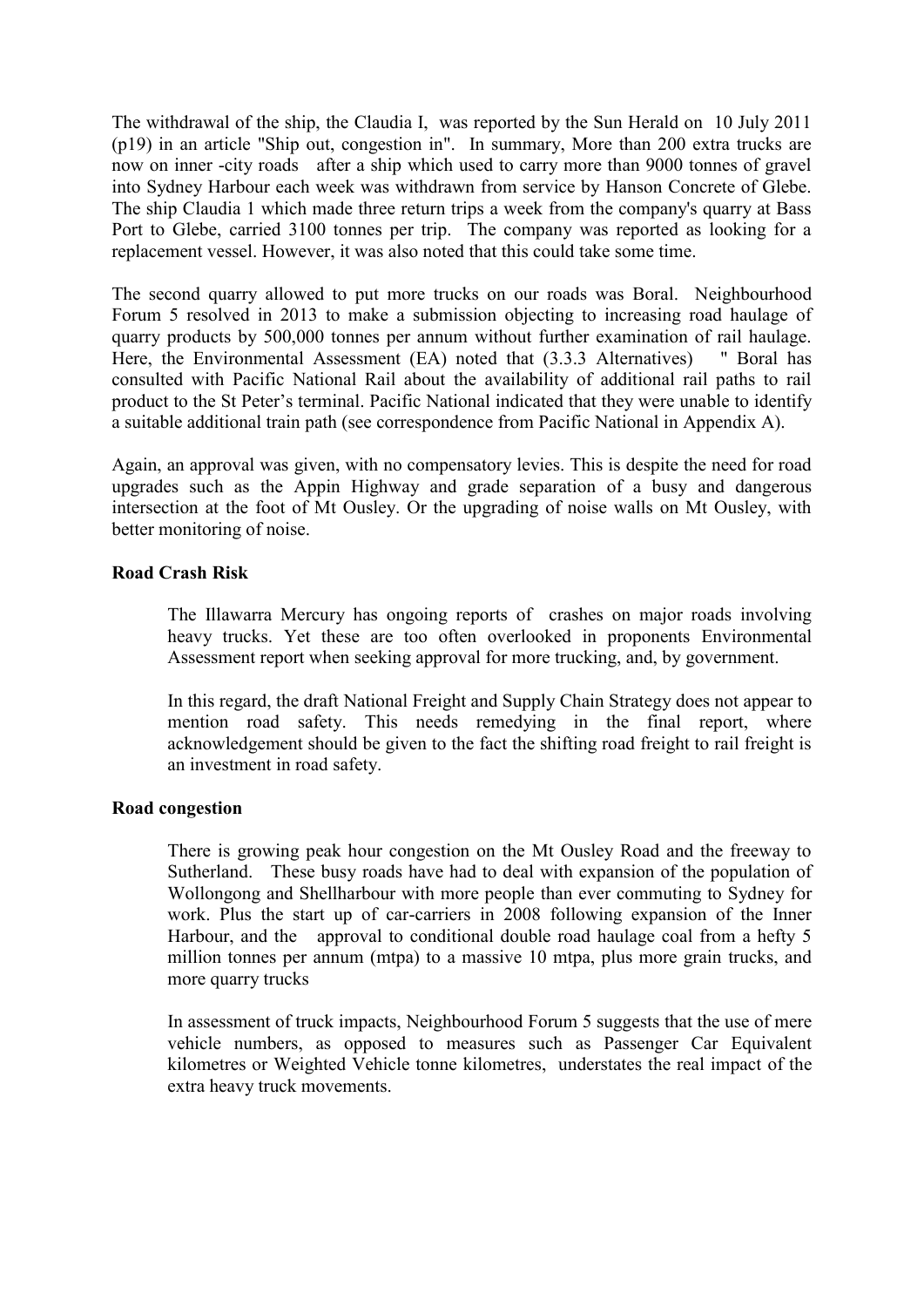More effort should be made by NSW government authorities to reduce truck noise, including late at night and in the early hours of the morning.

The RTA notes [\(http://www.rta.nsw.gov.au/heavyvehicles/reducingnoise.html\)](http://www.rta.nsw.gov.au/heavyvehicles/reducingnoise.html)) noted, "Noise from heavy vehicle engine compression brakes is a significant and on-going cause of complaint for many NSW residents."

This website notes that a pilot fixed noise camera site was constructed at Mt Ousley and has been operational since November 2007. Yet, truck noise has not abated since then. Nor have additional noise cameras being installed.

### **Air pollution**

Both diesel trucks and diesel trains are responsible for air pollution and small particle emissions. However, to move quarry products, trucks use about three times more diesel than trains to move a tonne of freight. This leads to three times the air pollution.

### **Rail adequacy questions**

When the NSW Government granted approval, c2004, for the expansion of Port Kembla to accommodate car carriers, Wollongong people were assured that the existing road and rail infrastructure would be adequate. However, the NSW Parliamentary State Development Committee after conducting an [Inquiry into Port](http://www.parliament.nsw.gov.au/prod/parlment/Committee.nsf/0/9D30E3B570DB5728CA256DC90015195F)  [Infrastructure in New South Wales](http://www.parliament.nsw.gov.au/prod/parlment/Committee.nsf/0/9D30E3B570DB5728CA256DC90015195F) in a report released 17 June 2005 made two important recommendations:

*Recommendation 12. That following the anticipated transfer of general cargo stevedoring to Port Kembla in 2006, the NSW Government re-examine the freight task out of Port Kembla to ensure that the anticipated increase in freight traffic is supported by the necessary improvements in road and rail infrastructure.* 

*Recommendation 13. That the NSW Government consider the feasibility of expanding rail infrastructure into Port Kembla, including consideration of the Maldon to Dombarton line, in conjunction with the AusLink program.*

Note the date of the recommendations – 2004. Note also the 2007 federal parliamentary committee report called "The Great Freight Task - Is Australia's transport network up to the challenge." and the Committee Chairman Mr Paul Neville MP, comment that despite some progress, *"it is now even more obvious that bold measures will be necessary to see a more serious movement of freight from road to rail."* 

### **Encouraging rail and external costs**

Keeping heavy haulage of bulk commodities by road through cities at reasonable levels requires more effort by both the Australian and state governments.

#### **Noise**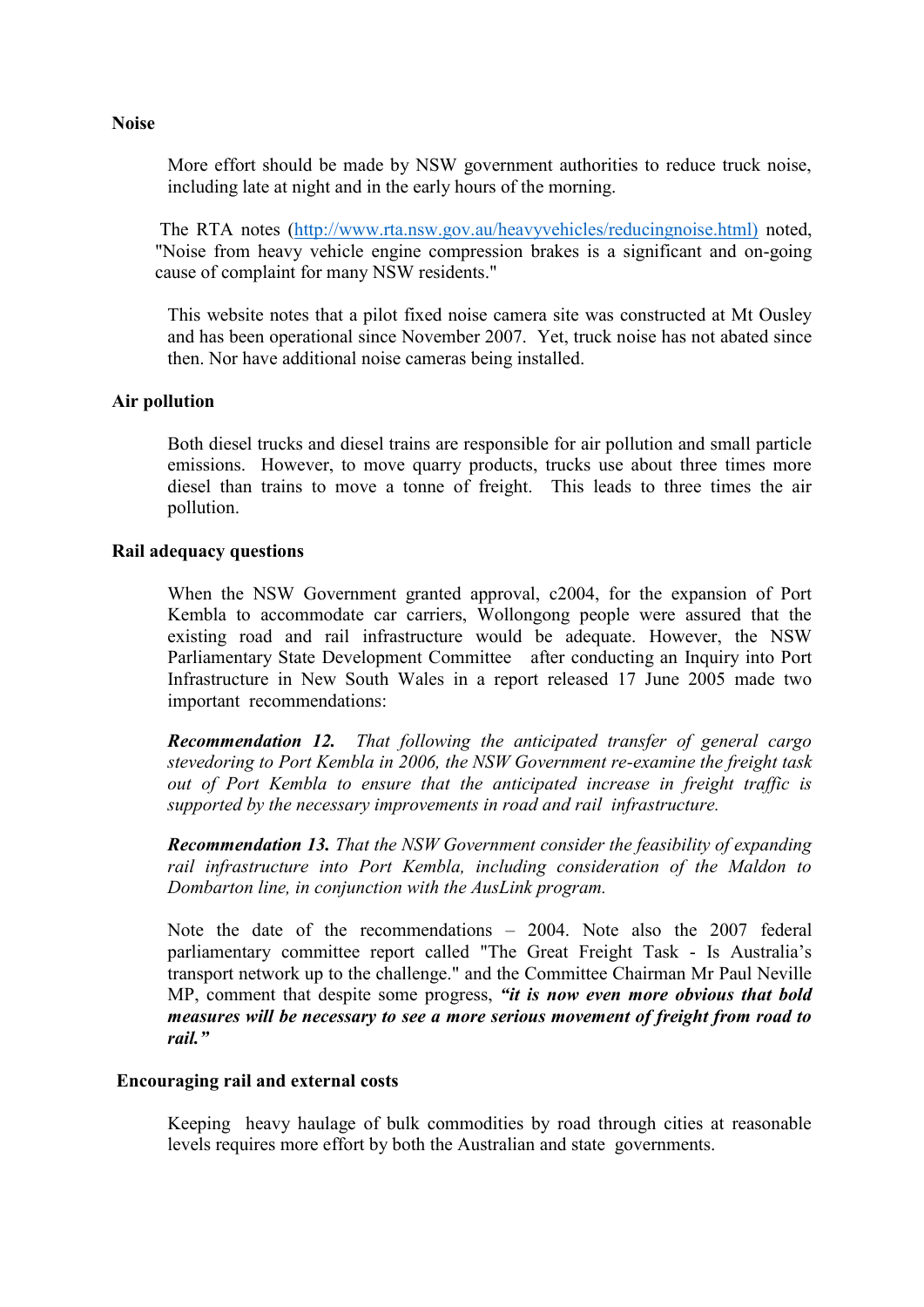Clearly, more investment is needed into rail infrastructure. In addition, road freight subsidies through failure to ensure user pays pricing with mass distance pricing for the heavier long distance trucks (including coal trucks) and failure to charge for external costs needs to change.

The draft National Freight and Supply Chain Strategy does not appear to mention external costs including emissions. This needs remedying in the final report, where acknowledgement should be given to the fact that some road freight is in receipt of hidden subsidies and that rail freight is more energy efficient than road freight.

### **B. Maldon Dombarton**

Work on this 35 km rail link started in 1983, and by the time the project was stopped in 1988, it was about one third complete. It has been much studied ever since.

In February 2017, the Illawarra Mercury noted that "The Maldon-Dombarton rail line has received a big setback, after Infrastructure Australia recommended it not receive federal funding." This was despite Infrastructure Australia in earlier publications noting the potential of completing the 35 km Maldon-Dombarton rail link to improve access to Port Kembla.

In its most recent evaluation, Infrastructure Australia (IA) was quoted as finding that the line "would not justify its costs". It appears to Forum members that Infrastructure Australia, in its evaluation, has understated the congestion on the existing Sydney to Wollongong railway line, and totally ignored the increasing road congestion on the Mt Ousley highway.

The 2007 Sydney Wollongong Corridor Strategy (p 11) notes that the Illawarra rail line faces an effective restriction on freight train operations during peak periods (600 to 900 and 1500 to 1900hrs) and that the Maldon Dombarton line may be able to play a future role and could "remove bulk freight from the Illawarra rail line and some other parts of the Sydney passenger rail network...."

It is a fact that in 2014, the NSW Department of Planning gave approval to Boral to increase road haulage of quarry products from its Dunmore quarry, and stated that *"Boral is unable to increase the amount of product supplied by rail …as it is unable to gain access to additional rail paths or utilise longer trains;* ... The existing South Coast line is now operating at near full capacity during the day and for some of the night. The Moss Vale Unanderra line has severe speed-weight restrictions and extra distance for freight moving between Port Kembla and Western Sydney.

In 1983, it was proposed to construct the new railway in three years, and, that the new railway is one third completed already, that it should be able to be completed within three years. The February 2017 Infrastructure Australia report says five years, this, along with the indicated cost of completion of some \$800 million, should be questioned.

In addition, as more people live in Wollongong and work in Sydney (for housing affordability) attention is needed to the need to improve the passenger train service between Wollongong and Sydney, with more trains and faster trains. Much local sentiment is reflected in the lllawarra Mercury Editorial for Saturday 15 July 15, 2017'